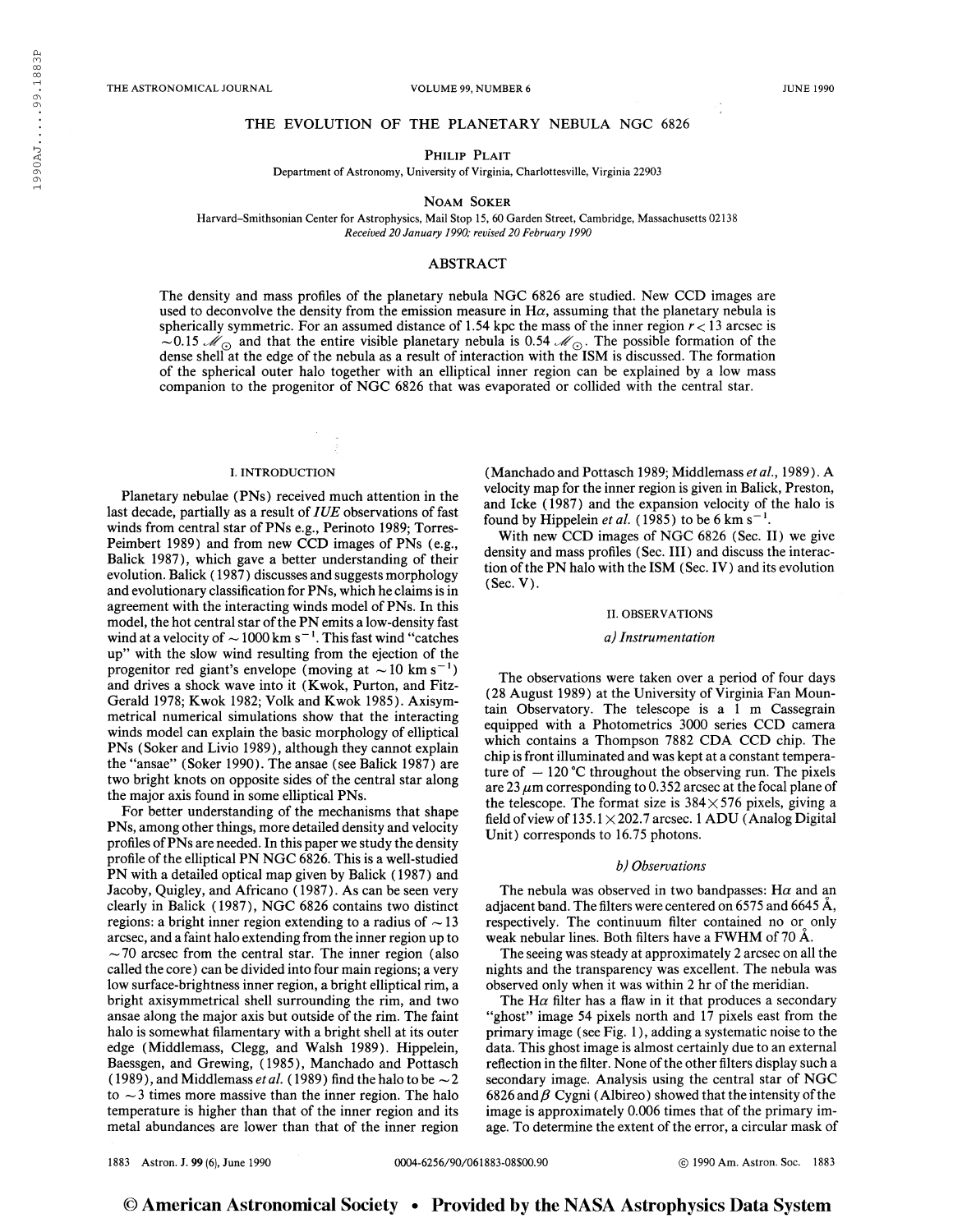radius 12 arcsec was placed overthe ghostimage. The reduction programs then ignored the masked area (Sec. II  $d$ ). It was found that the ghost image added a maximum of  $\sim$  30% of the density of the affected region, although the average error is smaller. The change in total mass of the nebula due to the ghost image is  $\langle 3\% \rangle$ . The final analysis of the nebula was done with the ghost image masked in this way.

## c) Image Reduction

Four images over three nights were used in making the final H $\alpha$  image, while three images over three nights were used in making the continuum image. Each integration was 30 min long.

The raw images were reduced using the IDL (Interactive Data Language) software package on a Micro Vax. The domeflats in both filters unfortunately suffered from edge darkening due to uneven illumination of the dome area, but this problem was alleviated by median filtering. Due to a software problem in the CCD controller, some of the biases were unstable, so the good biases over all the applicable nights were averaged to get a master bias for all nights. This process yielded a good bias since the chip was very stable over the run. The images were then divided by the domeflats and had the biases subtracted in the usual way.

Once the individual images were reduced, they were centered by determining the coordinates of the central star in each image and then shifting the images so that the central stars coincided. A vertical white line was produced in the final image due to the shifted edge of one of the H $\alpha$  images. Since the line is at the extreme edge of the nebula, it did not interfere with the reductions.

Unfortunately, the nebula's faint outer halo is slightly larger than the field of view of the chip, so there was a small loss of information about the northern and southern portions of the nebula. The loss, however, was small and did not significantly affect the reductions.

The four centered  $H\alpha$  images were averaged to produce a final  $H\alpha$  image while the three continuum images were median filtered. At this point cosmic rays were rejected by replacing the affected pixels with an average background value near the hit. The final image was then produced by subtracting the continuum image from the H $\alpha$  image. No scaling was needed as the observations were of the same time, under the same conditions, and the background value went to zero (within the noise) after subtraction without scaling. The final H $\alpha$  image of NGC 6826 is given in Fig. 1 [Plate 98].

# d) Data Analysis

The goal of the data reduction was to produce a radial profile of the emission measure of the nebula. The outer halo has a very low surface brightness, thus pixel binning was required to obtain a good signal-to-noise ratio. To do this, we assumed azimuthal symmetry and binned pixels in concentric annuli.

The faint outer halo is fairly symmetric azimuthally. There are numerous indentations along the rim, discussed in Sec. IV. In general, these deviations from azimuthal symmetry are quite small, on the order of a few arcseconds. There is one region in the northeast part of the outer halo which contains a large concavity with a brighter than average blob (as it is appears on the image). As a check, the data were analyzed with this blob masked and unmasked. No significant difference was found, and thus the blob was left in. The stars in the regions of interest were masked by circular areas, and the reduction programs skipped over these regions in the analysis.

The radial emission measure profile (Fig. 2; we assume that the conditions are the same in the whole nebula, so that the emission measure is proportional to the ADU value) was obtained by defining a series of concentric annuli around the center of the nebula (taken to be at the central star) and



FIG. 2. The H $\alpha$  emission measure vs radius of NGC 6826.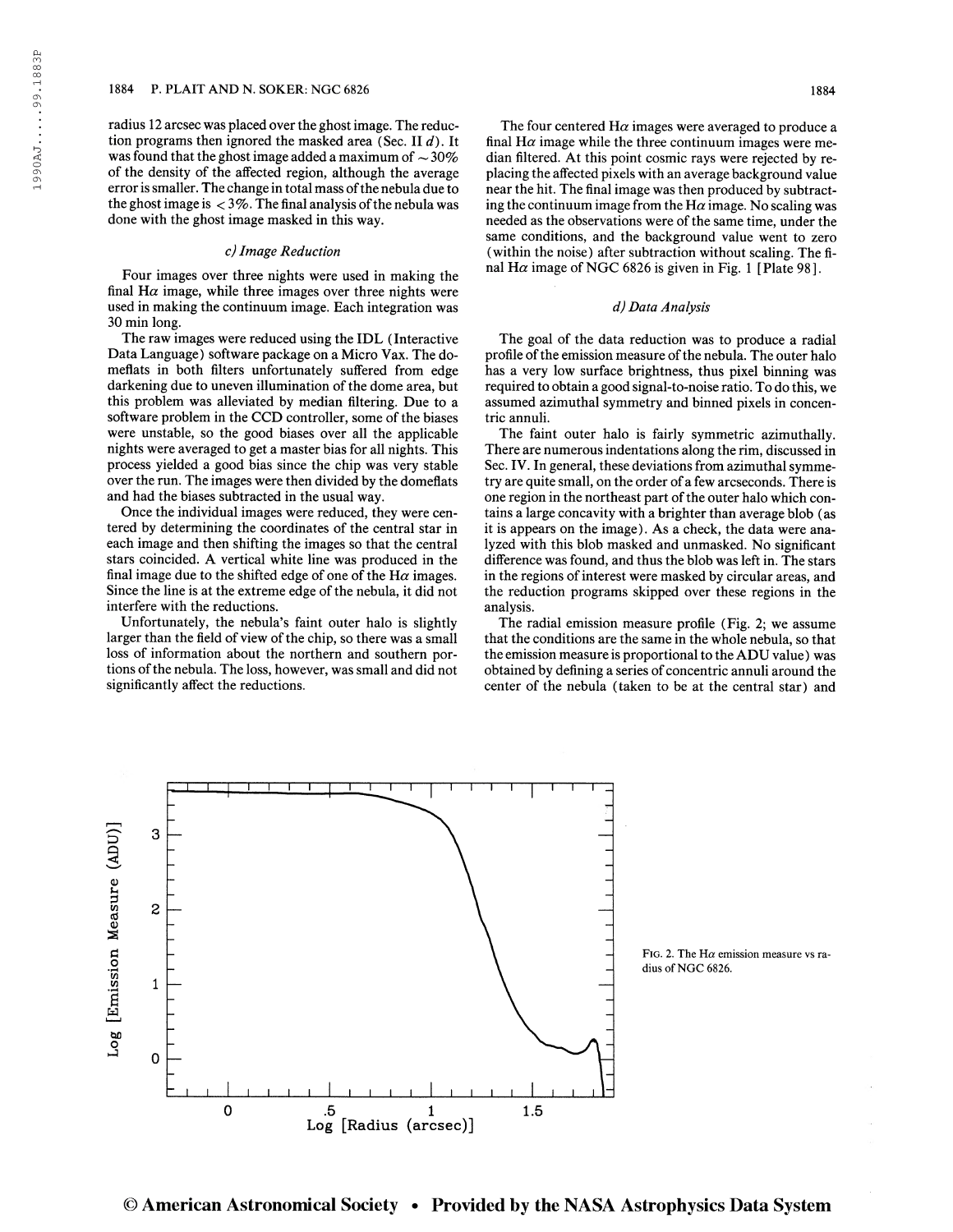## 1885 P. PLAIT AND N. SOKER: NGC 6826 1885

averaging the pixel values in each annulus. For the inner, brighter regions, averaging was done over a one pixel increment in the radial direction. In the fainter halo region, averaging was done over five pixels radially. Although this reduced spatial resolution, it greatly enhanced the signal-to-noise ratio. For the region near the edge of the nebula, averaging was again done over one pixel increments in order to resolve spatially the edge of the halo. Initially, the profile was determined to a distance of 215 pixels (75.7 arcsec) from the center of the nebula. This was done to get well past the edge of the outer halo and into the background noise, to determine where the information about the nebula is lost in the noise. We found that the last information with a good signal-to-noise ratio is at a distance of 201 pixels (71 arcsec) from the center of the nebula. The background level did not quite go to zero; it approached a value of approximately 0.15 ADU. This value was then subtracted from the values previously found for the nebula.

# III. THE DENSITY PROFILE OF NGC 6826

The density profile of the nebula was determined by deconvolving the density from the emission measure in  $H\alpha$ using an Abel's Integral Equation and assuming spherical symmetry. These can give nonaccurate density and mass determinations for the inner regions for two reasons. First, the inner region is far from being spherically symmetric, and second, near the ansae the intensity of [N  $\text{II}$ ] (6548 + 6583) is 20% of that in H $\alpha$ , compared to only 3.6% when averaged over the nebula (Balick, private communication). A small inaccuracy in the density determination in the halo is introduced by the weak filamentary structure imposed on the generally smooth halo. It was also assumed that the center of the nebula was coincident with the central star. The CCD only provides a determination of the emission measure to an arbitrary constant. This constant depends on the scaling of the ADU of the chip. Absolute photometry needs to be done to scale the data. Thus the profile was scaled such that the electron density at a distance of 12 arcsec from the center electron density at a distance of 12 arcsec from tl<br>was 1000 cm<sup>-3</sup> (Jacoby *et al.* 1987; Barker 1988).

The density profile is presented in Fig. 3. The bright peak at the center corresponds to the central star. The small peak adjacent to the central star is a remnant of the image reduction process and therefore is not real. The dip at 3 arcsec out is due to an evacuated region between the central star and the rim. The second peak at 5 arcsec from the center is due to the rim. The rim is elliptical in shape and this is smoothed somewhat in the density profile because of the azimuthal averaging. The broad shallow slope around 12 arcsec from the center is due to the two ansae on either side of the central star. They are relatively large features roughly equidistant from the center and thus are not sharply peaked on the profile.

Outside of the ansae the density drops smoothly in the inner region out to  $\sim$  12.5 arcsec. Here there is a change of slope in the graph as the emission becomes dominated by the faint outer halo. The density falls smoothly once again until 60 arcsec from the center, where the effect of the compression of the edge of the outer halo can be seen. This is seen better in Fig. 4, which includes only the outer region of the nebula.

When the density profile is graphed on a log-log plot ( Fig. when the density profile is graphed on a log-log plot (Fig. 5), a clear power low drop in density,  $n_e \propto r^{-\alpha}$  with  $\alpha \approx 4$ , from 13 to 37 arcsec  $(1.11-1.57)$  on the scale of the graph) can be seen. A freely expanding wind with constant velocity and mass-loss rate would follow an  $\alpha = 2$  power law. We therefore conclude that the mass-loss rate increased very strongly with time during this period, assuming that the velocity did not change by much. The density profile from 37 to 58 arcsec can be described roughly by an  $\alpha = 1.6$  power law. This shallow density profile can result from an interaction with surrounding material, as we discuss in the next section.

The mass density of the nebula was determined by assuming that helium is singly ionized (Manchado and Pottasch 1989 ). A distance to the nebula of 1.54 kpc was used (Balick 1987), yielding a nebular radius of0.53 pc. The mass interior



FIG. 3. The density profile of NGC 6826, deconvolved from the emission measure. The plot was scaled so that the density at 12 arcsec is  $1000 \text{ cm}^{-3}$ .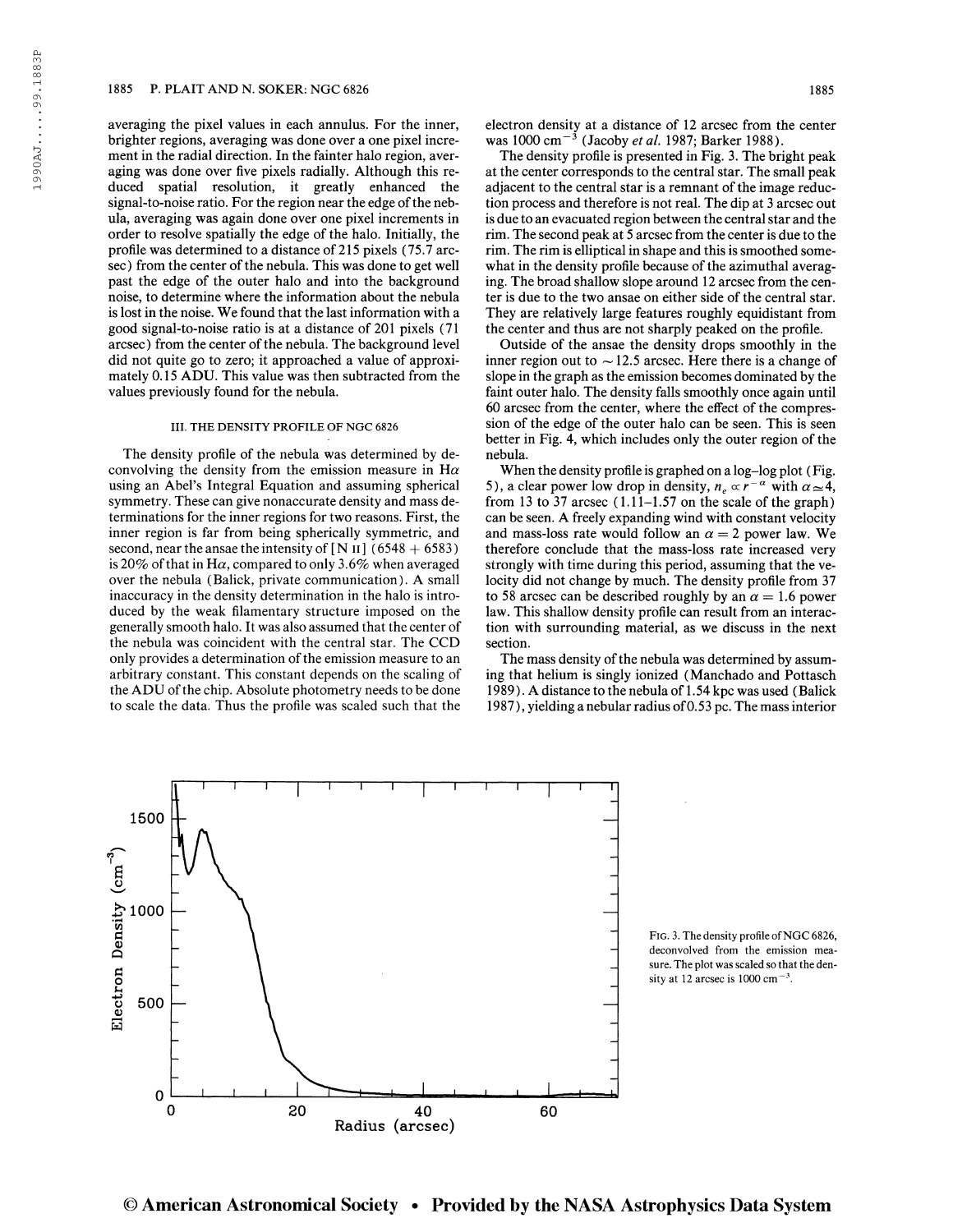

FIG. 4. The density profile of NGC 6826, concentrating on the edge of the outer halo. The spatial resolution of the edge was traded for noise in the signal.

to a radius versus that radius is plotted in Fig. 6. The slope change at a radius of  $\sim 0.12$  pc is due to the density drop from the inner to the outer halo. The volume increases rapidly enough so that the drop in density is more than compensated by the total mass of the nebular material in the faint outer halo. The slope increase at a radius of  $\sim$  0.45 pc is due to the high density shell at the edge of the halo.

We find the mass of the inner region  $r < 13$  arcsec to be ~0.15  $\mathcal{M}_{\odot}$  and the total mass to be 0.54  $\mathcal{M}_{\odot}$ . Manchado and Pottasch ( 1989) find, for an assumed distance of <sup>1</sup> kpc, these masses to be 0.06 and 0.17  $\mathcal{M}_{\odot}$ , respectively, and Hip-<br>pelein *et al.* (1985) 0.06 and 0.25  $\mathcal{M}_{\odot}$ , for an assumed distance of 1.02 kpc. Although they did not resolve the density profile, but rather used extra assumptions concerning the nebula, the agreement in the inner region to halo mass ratio is good. Absolute masses depend strongly on assumed distance to the nebula. Thus, for example, if we had taken the distance to be <sup>1</sup> kpc, as these papers did, we would find the total mass to be  $\sim 0.15 M_{\odot}$ . We want to stress again that the inner region has an elliptical shape and contains the ansae, so that the assumption of spherical symmetry can introduce an error in the density and mass determinations of this region.

#### IV. INTERACTION WITH AN EXTERNAL MEDIUM

The sharp edge of the halo observed in several PNs can be explained by a ram pressure deceleration of the expanding halo by an external medium (Balick, private communica-



FIG. 5. The density profile of NGC 6826 plotted in log space. Here the  $\alpha = -4$ power law drop of the faint outer halo is most apparent.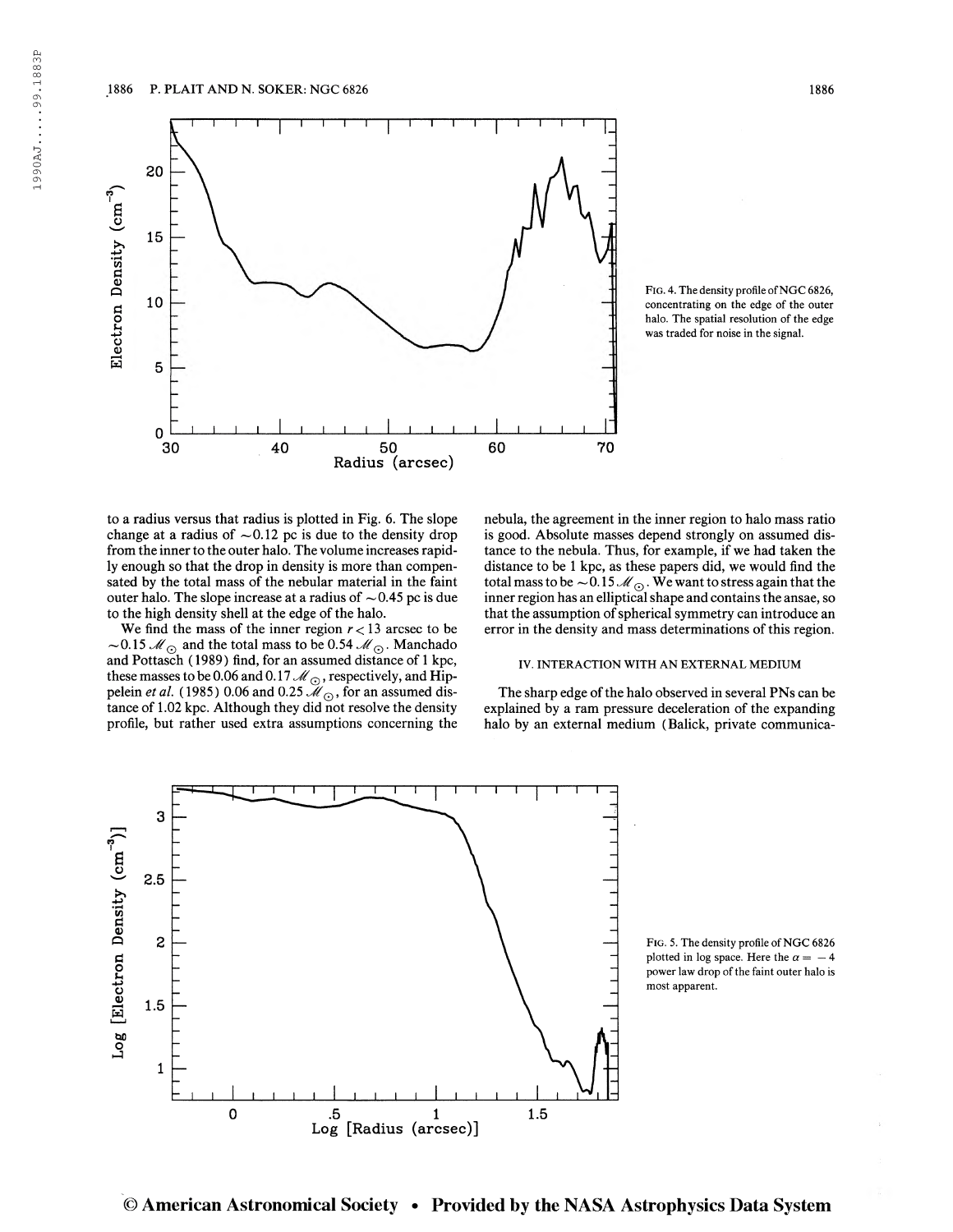

Fig. 6. The mass interior to a radius as function of that radius assuming a distance of 1.54 kpc.

tion). When the density of the halo becomes very low, even a small velocity of the PN relative to the ISM will deform the shell substantially (Borkowski, Sarazin, and Soker 1990). In an intermediate stage, a thin shell can be formed. Such a shell can be observed at the edge of the faint halo of NGC 6826 (see Figs. <sup>1</sup> and 4). We show here that under a few simplified assumptions a crude estimate of the properties of the halo and ISM (or circumstellar medium) around NGC 6826 can be made, if the shell is a result of a halo-ISM interaction. The geometry is drawn schematically in Fig. 7. The expansion velocity, density, and temperature in the undisturbed region  $r < r_a$  are  $v_1, \rho_1$ , and  $T_1$ , respectively. The flow in this region is assumed to be supersonic,  $M = v_1/\sqrt{\Theta_1} > 1.3$ , where M is the isothermal mach number of the halo and  $\Theta = kT/\mu m_p$ , with the usual meaning of the symbols. We assume that the shell is thin,  $r_b - r_a \ll r_a$ , with density  $\rho_2$ , velocity  $v_2$  and



FIG. 7. A schematic density profile of a shell at the edge of an outer halo.

temperature  $T_2 = T_1$ . The density and temperature of the ISM are  $\rho_I$  and  $T_I$ , respectively. We assume that the shell evolves slowly, which means that a pressure equilibrium exists in both sides of the shell. This is the case as long as the mass in the shell  $\mathcal{M}_2$  is small compared to  $4\pi\rho_1 r_2^3$ , so that the term  $\mathcal{M}_2dv_2/dt$  can be neglected in the momentum equation, and if the shell was not heated recently. The radius of the shell is taken to be  $r_2 = (r_a + r_b) / 2$ . We will discuss the case where the shell was heated at a late time by the central star radiation later on. Using the assumptions mentioned above, these can be written as,

$$
\rho_1[\Theta_1 + (v_1 - v_2)^2] = \rho_2 \Theta_2; \quad \rho_I(\Theta_I + v_2^2) = \rho_2 \Theta_2,
$$
 (1)  
at  $r_a$  and  $r_b$ , respectively. Eliminating  $\rho_2 \Theta_2$  from Eq. (1)  
gives

ives  
\n
$$
\rho_1[\Theta_1 + (v_1 - v_2)^2] = \rho_1(\Theta_1 + v_2^2).
$$
\n(2)

Such a shell can be formed only when

$$
\rho_1 \Theta_1 \leq \rho_I (\Theta_I + v_1^2). \tag{3}
$$

The radius at which the equality occurs in Eq. ( 3 ) is marked  $r_0$  and the time is set to  $t = 0$ . Before that time the ISM decelerates the expanding halo, but a shallow pressure and density gradient is formed in the halo, rather than a shell. We do not treat this process here. We further assume that  $n_1 \ll n_1$ and neglect terms of order  $n_I/n_i$ , and that the density in the halo changes as  $r_2^{-2}$  as the shell expands. Solving for  $v_2$  from Eq. (2) gives the equation for the position of the shell  $r_2$ ,

$$
\dot{r}_2 \equiv v_2 = v_1 - \sqrt{\Theta_1} \sqrt{\left(\frac{r_2}{r_0}\right)^2 - 1} \,. \tag{4}
$$

For small values of  $Y$  the solution for the velocity and posi-

tion of the shell can be expanded into a series  
\n
$$
\frac{v_2}{v_1} = 1 - Y + \frac{1}{3} Y^2 - \frac{1}{8} \left( M^2 + \frac{2}{9} \right) Y^3 + O(Y^4),
$$
 (5) and

$$
r_2 = r_0 + v_1 t \left[ 1 - \frac{2}{3} Y + \frac{1}{6} Y^2 - \frac{1}{20} (M^2 + \frac{2}{9}) Y^3 + O(Y^4) \right],
$$
\n(6)

1990AJ.....99.1883P

1990AJ....99.1883P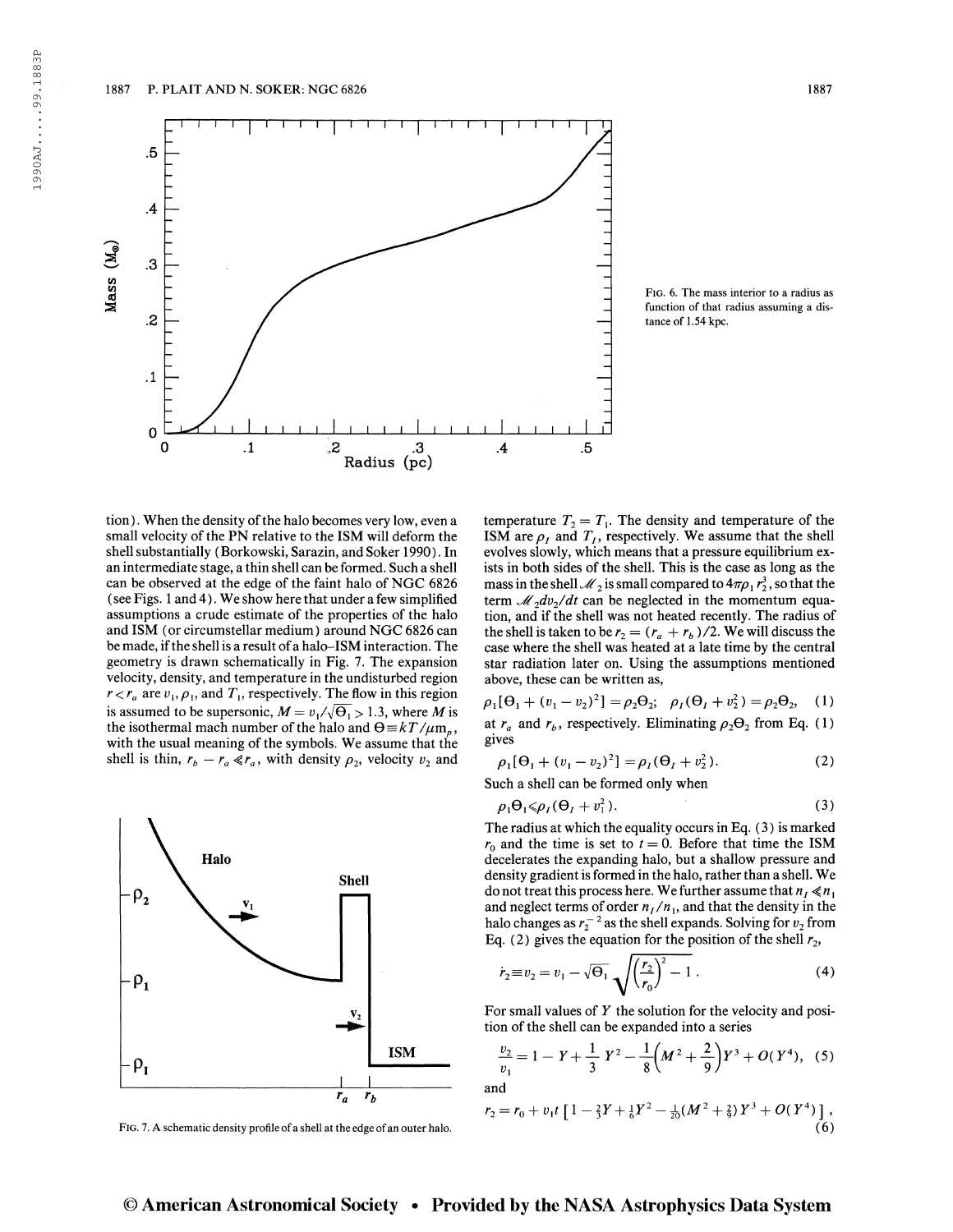## 1888 P. PLAIT AND N. SOKER: NGC 6826 1888

respectively, where

$$
Y \equiv \sqrt{\frac{2}{M^2} \frac{v_1 t}{r_0}} \,. \tag{7}
$$

If the density profile in the halo near the shell is taken to be If the density profile in the halo near the shell is taken  $\rho = \rho_a (r_a/r)^{\alpha}$ , the total mass in the shell is given by

$$
\mathcal{M}_2 = \int_{r_a}^{r_0 + v_{\rm i}l} 4\pi \rho_a (r_a/r)^{\alpha} r^2 dr
$$
  
= 
$$
\frac{4\pi}{3 - \alpha} \rho_a r_a^3 \left[ \left( \frac{r_0 + v_1 t}{r_a} \right)^{3 - \alpha} - 1 \right].
$$
 (8)

If  $\mathcal{M}_2/(\rho_\alpha r_\alpha^3)$  is known, we can eliminate  $v_1 t$  from Eqs. (6) and (8) and solve for  $r_0$  and Y as a function of M. We can then find  $v_2/v_1$  from (5), and since  $\rho_2/\rho_1$  is assumed to be known, a unique value for M and  $v_2/v_1$  can be found from the first equation in ( <sup>1</sup> ), which can be written as

$$
\rho_2/\rho_1 = 1 + M^2 (1 - v_2/v_1)^2. \tag{9}
$$

For NGC 6826 we take the following parameters:  $r_2 = 66$  arcsec,  $r_a = 60$  arcsec,  $n_e$  ( $r_a$ ) = 5 cm<sup>-3</sup>,  $\mathcal{M}_2 = 0.125$   $\mathcal{M}_{\odot}$ arcsec,  $r_a = 60$  arcsec,  $n_e(r_a) = 5$  cm<sup>-3</sup>,  $M_2 = 0.125$  M<sub>O</sub> and  $\alpha = 1.6$ . Solving by iteration for  $r_0$  and Y from Eqs. (6) and (8), and taking  $\rho_2/\rho_1 = 4$  we find  $M \approx 2$ ,  $r_0 \approx 0.3$  pc and  $v_2/v_1 \approx 0.1$ .

The small velocity of the shell  $v_2/v_1 \ll 1$ , means that the shell expansion was almost completely stopped by the ISM pressure. If the temperature of the halo is taken to be  $T_1 = 10^4$  K it follows from Eq. (2) that the pressure of the  $T_1 = 10^4$  K it follows from Eq. (2) that the pressure of the ISM is  $n_I T_I \sim 2 \times 10^5$  cm<sup>-3</sup> K, where  $n_I$  is the ISM proton number density. This is much above the expected pressure of the ISM at 340 pc above the galactic disk. It is possible that the formation of the shell occurred before the halo was heated by the central star. The existence of dust and molecular gas in some halos of PNs suggests that the temperature can be as low as a few  $\times$  100 K. After the shell was heated by the central star it expanded and its density dropped. If we take the density ratio to be much higher than it current value, say,  $\rho_2/\rho_1 = 15$ , we find  $M \approx 5$ ,  $r_0 \approx 0.18$  pc and  $v_2/v_1 \approx 0.25$ .  $p_2/p_1 = 1$ , we find  $M \approx 5$ ,  $r_0 \approx 0.18$  pc and  $v_2/v_1 \approx 0.25$ .<br>Taking the velocity of the halo to be  $v_1 = 6$  km s<sup>-1</sup> (Hippelein et al. 1985) and assuming an atomic gas, the temperature of the halo before it was heated was  $T_1 \approx 350$  K. The pressure of the ISM is found from Eq. (2) to be  $n_I T_I \approx 7000$ <br>cm<sup>-3</sup> K. This is still much higher than the pressure of the warm medium which has a density of  $n < 0.1$  cm<sup>-3</sup> at this height above the galactic plane (Lockman 1990). Such a high pressure may result from a hot medium ( $T \sim 10^6$  K) together with a strong magnetic pressure.

The large density fluctuations along the shell suggest that some kind of instability might result from the interaction with the ISM. The process of decelerating a PN shell by a hot medium is unstable against Rayleigh-Taylor instability (Soker, Borkowski, and Sarazin 1990). Since the shell is very cold, this instability might arise even if the ISM is at  $T\!\sim\!10^4$  K.

To summarize, if the shell at the edge of the halo is a result of an interaction with the ISM, the pressure of the ISM should be quite high,  $n_I T_I \sim 10^4$  cm<sup>-3</sup> K, considering that NGC 6826 is 340 pc above the galactic plane. Other possibilities are that the shell is a result of an ionization front, that it interacts with some circumstellar medium or that the shell was ejected during a short period of time. The first alternative seems unfavorable, as it seems that the nebula is mass limited and not ionization limited (Middlemass et al. 1989). In the latter alternative the shell would stay thin if the Mach

number of the shell is very high, of the order of the ratio of the radius to half the shell width (ratio ~ 10). For  $v_1 = 6$ <br>km s<sup>-1</sup> the temperature of the shell was then ~ 100 K. A km s<sup>-1</sup> the temperature of the shell was then  $\sim$  100 K. A possible mechanism to eject a shell during a short period of time is an interaction with a low mass companion when it enters the progenitor red giant's envelope (see next section). A small problem with this scenario is that, unlike the inner region, the outer halo shows only a weak large-scale asymmetry. A bright thin shell at the edge of the halo can be seen in several PNs (Chu 1989). This might suggest that interaction with circumstellar medium or ejection of the shell is more likely than interaction with ISM having nontypical conditions.

# V. THE FORMATION OF THE ELLIPTICAL INNER HALO

# a) The Common Envelope Scenario for the Formation of Elliptical PNs

A review of several mechanisms for the formation of axisymmetrical PNs is given by Morris ( 1990). He concludes that the binary star model is the most successful one. Here we will concentrate on the common envelope scenario.

Based on the two-dimensional common envelope numerical simulations of Bodenheimer and Taam (1984) and the three-dimensional numerical simulations of Livio and Soker (1988), Soker and Livio (1989), and Soker (1989) argue that the common envelope is a natural mechanism to produce elliptical PNs. Soker (1990) argues that the angular momentum which is deposited into the red giant (RG) envelope by a moderate companion having a mass of  $few \times 0.1$ , at an initial separation of few  $\times 10^2$   $R_{\odot}$  can lead to the formation of an elliptical PN.

In addition to the "quiet" common envelope phase, there are other, more violent effects that might occur when a secondary is spiralling-in inside the common envelope (Soker 1990). First, a massive companion, or a moderate one when it enters the RG envelope, can cause high-velocity flow of gas in the equatorial plane (Livio and Soker 1988). This can lead to an asymmetrical PN, but it is not clear that it can cause a butterfly PN. Second, a low mass companion might be evaporated while accreting from the envelope (Livio and Soker 1984). Third, if the separation between the companion and the core gets to be very small, new effects become important: (a) the envelope inner to the secondary orbit can reach corotation; (b) if the secondary is not too massive, it can collide with the core; (c) the secondary can influence the evolution of the shrinking envelope at the end of the RG phase. Soker (1989) discussed these last two effects and showed that they can shape the PN at an early time into having a high-density torus in the equatorial plane. All three effects can also form a large mass flow in the equatorial plane, eventually leading to a butterfly PN. Based on observational grounds, Mendez et al. (1988) suggested that a coalescence of the companion with the core can occur during the common envelope phase. They claim that such a common envelope, which can lead to mass loss during the first RG branch, and the coalescence can explain the single high surface gravity low-temperature stars in the center of the PNs  $125 - 47$  1 and  $212 + 23$  1.

Another possibility, which is discussed by Morris ( 1990), is the focusing of the outflow toward the equatorial plane by a detached companion. If a disk formed around the companion, it might collimate a flow to form the ansae observed in several PNs.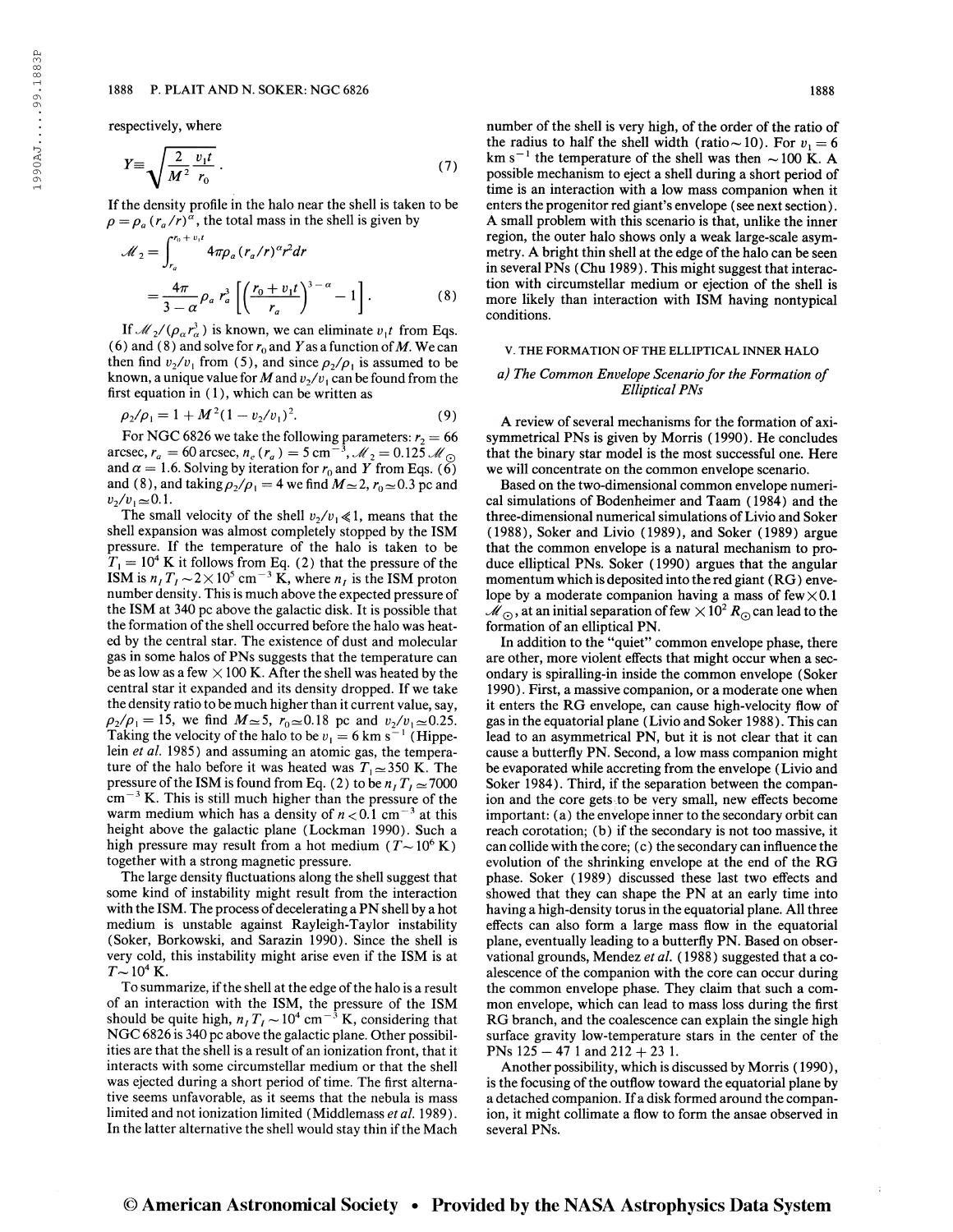# 1889 P. PLAIT AND N. SOKER: NGC 6826 1889

### b) Several Scenarios for the Formation of NGC  $6826$

The halo is not perfectly spherical (and this is not referring to the filaments and blobs which introduce deviation from symmetry on small scales). A spatially large, but very small-amplitude deviation from sphericity can be observed at the edge of the halo at two opposite locations along the direction of the major axis of the rim. This can be seen more clearly in the southeast direction as a bulge spanning  $\sim$  55°, protruding slightly from a complete circle boundary. More sensitive observations should elaborate more on this asymmetry.

In the following discussion we assume that a companion to the progenitor of NGC 6826 caused the asymmetry of the inner region. The almost spherically symmetric outer halo of NGC 6826 imposes constraints on the initial mass and separation of the companion to NGC 6826. If we accept that a deposition of angular momentum to the envelope leads to an asymmetrical wind, then the companion must have had a low initial mass or a small initial separation, or both. The asymmetrical inner region is then a result of one of the more violent effects mentioned above. We discuss a few plausible scenarios for the formation of NGC 6826 along these lines.

#### 1) Evaporation of the companion

A low mass companion, possibly a brown dwarf, spirals-in and accretes mass while the separation decreases. The brown dwarfis then evaporated and a high-density region made out of the evaporated companion is formed in the equatorial plane. Because of its very low mass the influence of the brown dwarf on the red giant envelope is very small, and an almost spherically symmetric wind at the initial stages of the common envelope evolution is expected.

An evolution of brown dwarfs inside a red giant envelope was calculated by Livio and Soker ( 1984). For the red giant model they used (Harpaz 1983) with outer radius of 450  $R_{\odot}$ , they find that brown dwarfs with initial mass less than  $\sim 10^{-2}$   $\mathcal{M}_{\odot}$  are evaporated inside the red giant envelope. Brown dwarfs with an initial mass of 0.01 and 0.005  $\mathcal{M}_{\odot}$  are evaporated after  $\sim$  4000 and  $\sim$  1800 yr, respectively, both at only a few solar radii from the core. The maximum mass the above brown dwarfs reach by accretion are 0.055 and 0.012  $\mathcal{M}_{\odot}$ , respectively. A Jupiter-like planet, with an initial mass of 0.001  $\mathcal{M}_{\odot}$ , does not accrete much and is evaporated after  $\sim$  1000 yr. The maximum mass of the massive evaporated companions can be therefore a substantial fraction of the mass of the very inner elliptical region.

## 2) Partial evaporation of the companion

Another possibility is that only a fraction of the companion is evaporated. This might be the case if the entire envelope is lost before the companion is completely evaporated. Another possibility is that the accreted mass is bound loosely to the brown dwarf, and is lost at the end of the common envelope phase. Hjellming and Taam (1990) find such a behavior in a 1.25  $\mathcal{M}_{\odot}$  main-sequence star accreting from the envelope of a 5  $\mathcal{M}_{\odot}$  RG. The companion accretes 0.05  $\mathscr{M}_{\odot}$ , from which 0.04  $\mathscr{M}_{\odot}$  is lost at later time and at smaller radii. This type of behavior leads to the same type of PN as in the first scenario but it leaves a binary at the center. A binary at the center of NGC 6826 was suggested based on infrared excess by Bentley (1989).

#### 3) Collision of the companion and the core

In this case mass can be blown away mainly in the equatorial plane in a way similar to that obtained in the collision of a 0.2  $\mathcal{M}_{\odot}$  main-sequence star with a white dwarf in the numerical simulations of Soker et al. (1987). In an intermediate stage a geometrically thick disk around the core can be formed (Soker et al. 1987). Such a disk might collimate a wind from the central star, which eventually turns into a bright knot, an "ansa," at each side of the disk. A model with two opposite jets was suggested by Soker ( 1990) to explain the formation of ansae. This scenario leads to the same type ofPN as the first two, it does not leave a binary at the center (assuming there is no third star in the system) and it has the advantage that jets, which an explain the ansae, might be formed near the thick disk.

The inner region of NGC 6826 was found by Barker ( 1988) to contain low abundances of metals. He concludes that NGC 6826 was formed in a metal-poor region, and did not enhance the abundances by mixing with nuclear-processed material. Subsections <sup>1</sup> and 2 imply that a substantial fraction of the mass in the inner elliptical region is unprocessed material which originate from the brown dwarf. It is possible, therefore, that the low abundances of metals in the inner region of NGC 6826 is a consequence of the evaporation or destruction of the companion, and not of an absence of mixing. A serious problem with the companion explanation for the low abundances is that the abundances in the halo are lower than that of the inner region (Manchado and Pottasch 1989; Middlemass et al. 1989).

## VI. SUMMARY

CCD images of the planetary nebula NGC 6826 were taken in  $H\alpha$  and in the continuum. The density profile of the planetary nebula NGC 6826 was then deconvolved from its  $H\alpha$  emission measure, by assuming spherical symmetry. The last assumption might introduce some inaccuracy, especially in the inner axisymmetric region. By scaling the electron<br>density to be 1000 cm<sup>-3</sup> at 12 arcsec and assuming a distance density to be  $1000 \text{ cm}^{-3}$  at 12 arcsec and assuming a distance of 1.54 kpc, the mass of the inner region  $r < 13$  arcsec was found to be  $\sim$  0.15  $\mathcal{M}_{\odot}$ , and that of the entire visible nebula 0.54  $\mathcal{M}_{\odot}$ . The possible formation of the dense shell at the edge of the nebula as a result of interaction with the ISM was discussed. It could have been formed by the ram pressure of the ISM on the expanding halo if the process took place when the halo was cold  $\sim$  100 K, and if the pressure of the ISM is  $n_I T_I \sim 10^4$  cm<sup>-3</sup> K. At the location of NGC 6826, 340 pc above the galactic plane, such a pressure can result from a hot medium together with a strong magnetic field. Another possibility is that the dense shell was formed from a short period of high mass-loss rate. Such a shell could have stayed thin if it were cold,  $\leq 100$  K, during most of its expansion. The formation of the spherical outer halo together with an elliptical inner region by mean of a companion to the progenitor was discussed. The evaporation of a low mass companion inside the RG envelope, or its collision with the core of the RG are consistent with the morphology of NGC 6826.

We thank Bruce Balick for sending us his data on NGC 6826 and Bruce Balick, Howard Bond, Kazimierz Borkowski, Mark Whittle, and Mike Wise for helpful discussions.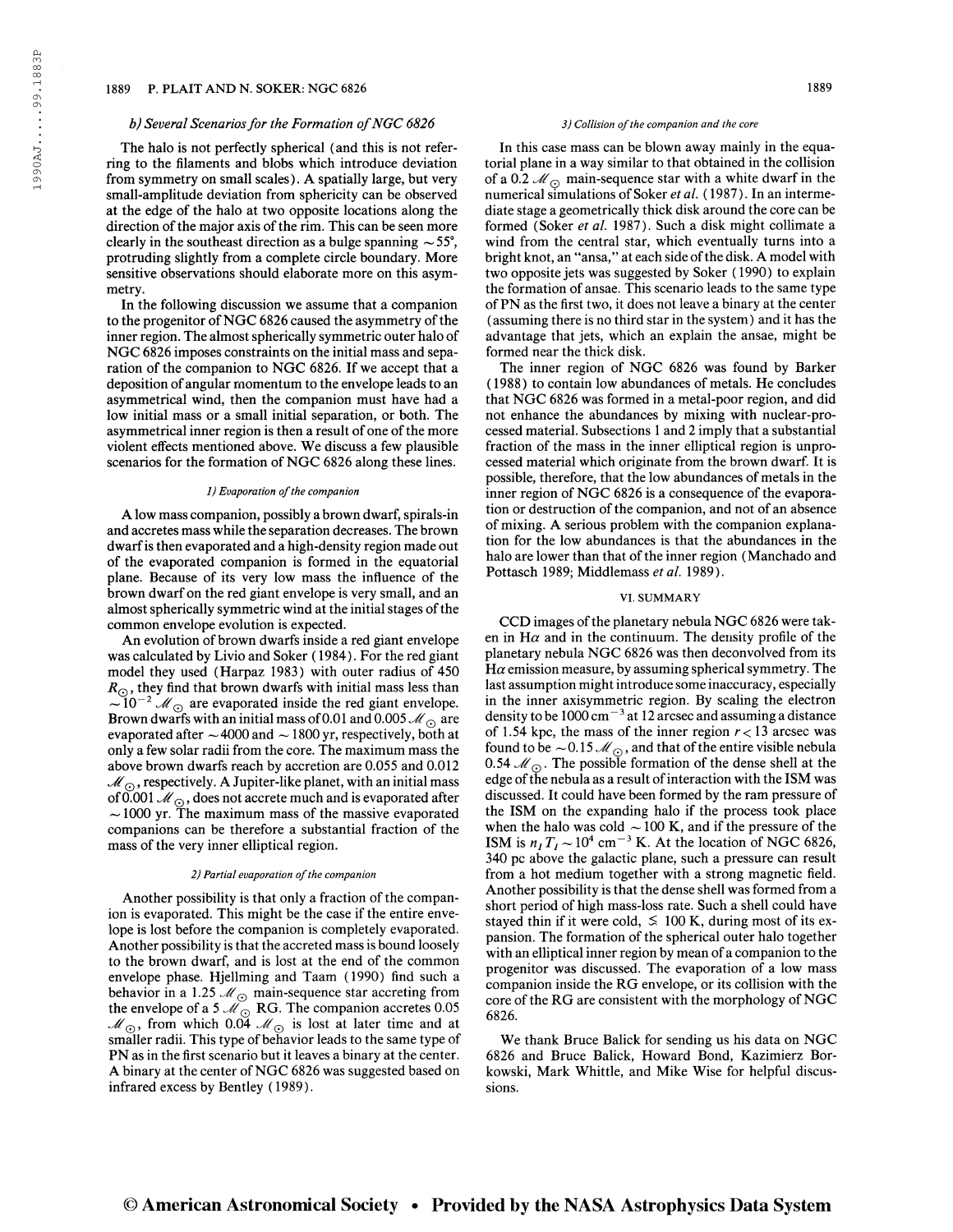## REFERENCES

- Balick, B., Preston, H. L., and Icke, V. ( 1987). Astron. J. 94, 1641 (BPI). Barker, T. ( 1988). Astrophys. J. 326, 164.
- Bentley, A. F. (1989). In Planetary Nebulae, IAU Symposium No. 131, edited by S. Torres-Peimbert (Kluwer, Dordrecht), p. 312.
- Bodenheimer, P., and Taam, R. E. (1984). Astrophys. J. 280, 771.
- Borkowski, K. J., Sarazin, C. L., and Soker, N. ( 1990). Astrophys. J. (in press).
- Chu, Y. H. ( 1989). In Planetary Nebulae, IAU Symposium No. 131, edited by S. Torres-Peimbert (Kluwer, Dordrecht), p. 105.
- Harpaz, A. ( 1983). Mon. Not. R. Astron. Soc. 210, 633.
- Hippelein, H. H., Baessgen, M., and Grewing, M. (1985). Astron. Astrophys. 152, 213.
- Hjellming, M. S., and Taam, R. E. ( 1990). Preprint.
- Jacoby, G. H., Quigley, R. J., and Africano, J. L. (1987). Publ. Astron. Soc. Pac. 99, 672.
- Kwok, S. (1982). Astrophys. J. 258, 280.

 $\ddot{\phantom{0}}$ 

- Kwok, S., Purton C. R., and FitzGerald, P. M. (1978). Astrophys. J. 219, L125.
- Livio, M., and Soker, N. ( 1984). Mon. Not. R. Astron. Soc. 208, 763.

 $\bar{\bar{z}}$ 

- Livio, M., and Soker, N. ( 1988). Astrophys. J. 329, 764.
- Lockman, F. J. (1990). Annu. Rev. Astron. Astrophys. (in press).
- Manchado, A., and Pottasch, S. R. ( 1989). Astron. Astrophys. 222, 219.
- Mendez, R. H., Groth, H. G., Husfeld, D., Kudritzki, R. P., and Herrero, A. (1988). Astron. Astrophys. 197, L25.
- Middlemass, D., Clegg, R. E. S., and Walsh, J. R. (1989). Mon. Not. R. Astron. Soc. 239, 1.
- Morris, M. R. (1990). In From Miras to Planetary Nebulae: Which Path for Stellar Evolution?, ed. M.-O. Mennessier.
- Perinotto, M. (1989). In Planetary Nebulae, IAU Symposium No. 131, edited by S. Torres-Peimbert (Kluwer, Dordrecht), p. 293.
- Soker, N. (1989). Astrophys. J. 340, 927.
- Soker, N. (1990). Astron. J. (in press).
- Soker, N., Borkowski, K. J., and Srazin, C. L. ( 1990). In preparation.
- Soker, N., and Livio, M. ( 1989). Astrophys. J. 339, 268.
- Soker, N., Regev, O., Livio, M., and Shara, M. M. (1987). Astrophys. J. 318, 760.
- Torres-Peimbert, S. (1989). In Planetary Nebulae, IAU Symposium, No. 131, edited by S. Torres-Peimbert (Reidel, Dordrecht), p. 1.
- Volk, K., and Kwok, S. (1985). Astron. Astrophys. 153, 79 (VK).

Balick, B. (1987). Astron. J. 94, 671.